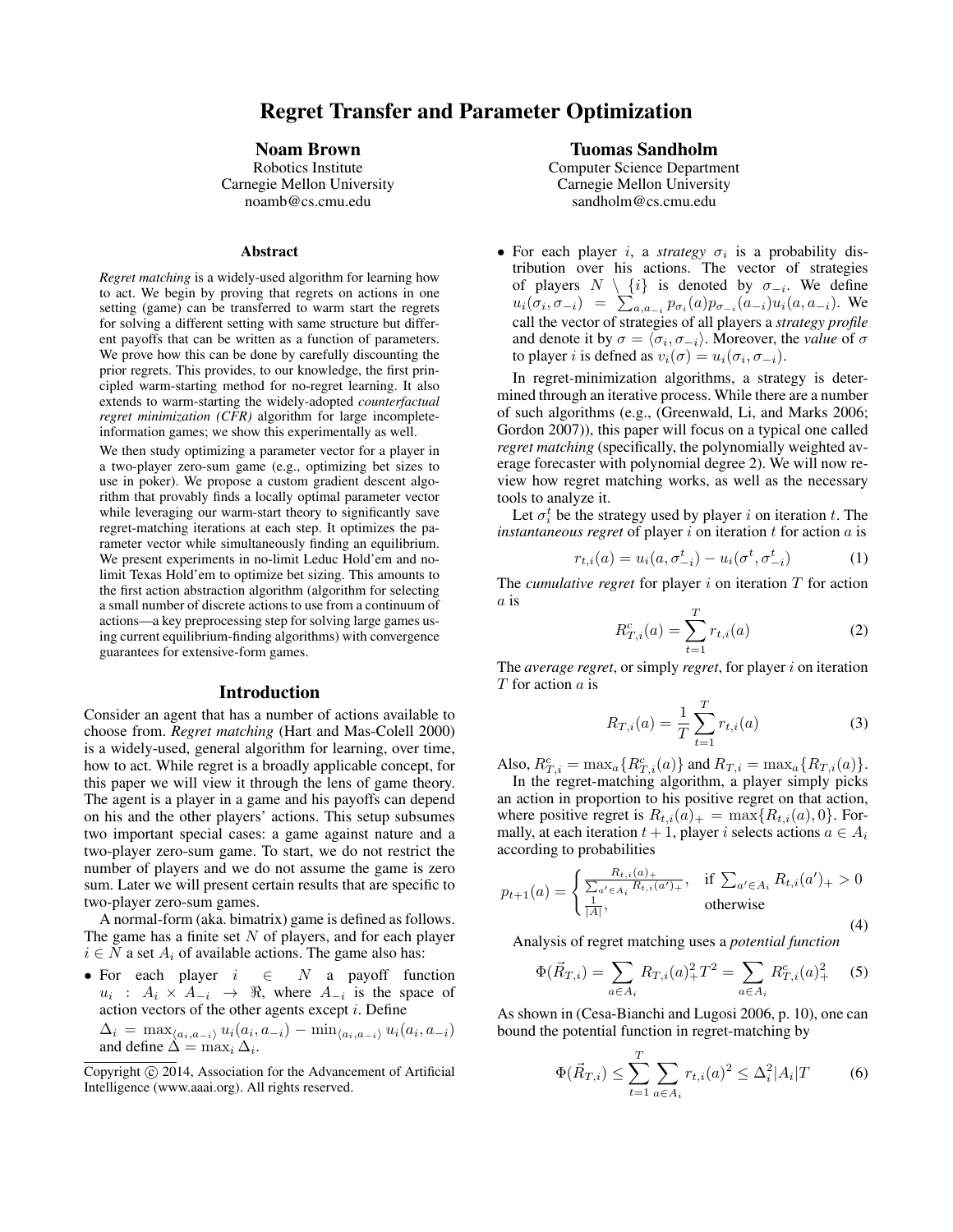From this, one can also bound regret as

$$
R_{T,i} \le R_{T,i+} \le \frac{\Delta_i \sqrt{|A_i|}}{\sqrt{T}} \tag{7}
$$

Thus, as  $T \to \infty$ ,  $R_{T,i+} \to 0$ .

### Contributions and Outline of This Paper

In the next section we prove that regrets on actions in one setting (game) can be transferred to warm start the regrets for solving a different setting with same structure but different payoffs that can be written as a function of parameters. We prove how this can be done by carefully discounting the prior regrets. This provides, to our knowledge, the first principled warm-starting method for no-regret learning. It also extends to warm-starting the widely-adopted *counterfactual regret minimization (CFR)* algorithm (Zinkevich et al. 2007) for large incomplete-information games; we show this experimentally as well. CFR is one of the two leading algorithms for finding near-equilibrium in large imperfectinformation games (the other algorithm is based on different principles (Hoda et al. 2010)); CFR is much more commonly used.

In the section after that, we study optimizing a parameter vector for a player in a two-player zero-sum game (e.g., optimizing bet sizes to use in poker). We propose a custom gradient descent algorithm that provably finds a locally optimal parameter vector while leveraging our warm-start theory to significantly save regret-matching iterations at each step. It optimizes the parameter vector while simultaneously finding an equilibrium. We present experiments in no-limit Leduc Hold'em and no-limit Texas Hold'em to optimize bet sizing. This amounts to the first *action abstraction algorithm* (algorithm for selecting a small number of discrete actions to use from a continuum of actions—a key preprocessing step for solving large games using current equilibrium-finding algorithms (Sandholm 2010)) with convergence guarantees for extensive-form games. Prior action abstraction algorithms (bet sizing algorithms) have either had no convergence guarantees (Hawkin, Holte, and Szafron 2011; 2012) or have been defined only for a much narrower game class, stochastic games (Sandholm and Singh 2012).

## Regret Transfer: Initializing Regrets of Actions Based on Regrets Computed for Related Settings

We consider a space of games with identical structure but potentially differing rewards. Suppose that we ran  $T$  iterations of regret matching on a game  $\Gamma_1$  and then made a very small change to the rewards so that we are now in a game  $\Gamma_2$ . Intuitively, if the change was small, then most of what we learned from  $\Gamma_1$  should still apply to  $\Gamma_2$ , though perhaps it will not be quite as relevant as before. Indeed, in this section we build on that intuition and prove that we can transfer most of what we learned, and therefore avoid restarting regret matching from scratch. We will show that this can be done by appropriately discounting the former regrets.

The fundamental idea is that since we make only a small change to the payoffs, if the same exact sequence of strategies that were played in the  $T$  iterations of regret matching in game  $\Gamma_1$  were repeated in  $\Gamma_2$  (ignoring the regrets when choosing actions in each iteration), then we can still bound the regret in  $\Gamma_2$ . If we then carefully scale those iterations down so that they "weigh less", we can fit them into a bound that is equivalent to having played  $T' \leq T$  iterations of regret matching from scratch in  $\Gamma_2$ . We then prove that we can continue regret matching for some number of iterations  $T_2$ in  $\Gamma_2$ , and our resulting bound is equivalent to having played  $T' + T_2$  iterations of regret matching from scratch in  $\Gamma_2$ .

Key to this algorithm is the assumption that we can replay the exact sequence of strategies from the  $T$  iterations of regret matching from  $\Gamma_1$  in  $\Gamma_2$ . In general, this is not worthwhile to implement, as it would be better to simply play T iterations of regret matching in  $\Gamma_2$  from scratch. However, we can "replay" the  $T$  iterations in  $O(1)$  in the case we mentioned previously, where payoffs are all functions of a parameter vector  $\vec{\theta}$ , and we change only the value of this vector. In this case, we can store the regret we accumulate in  $\Gamma_1$  as a function of this vector. For example, consider the case of  $\vec{\theta}$  being just a scalar  $\theta$ . If all payoffs are of the form  $u_{i,(a_i,a_{-i})} = \alpha_{i,(a_i,a_{-i})} \theta + \beta_{i,(a_i,a_{-i})}$ , then we can store regret for every action with separate values  $R_\alpha(a)$  and  $R_\beta(a)$ . When we access the regret to determine the action for the next iteration, we can simply calculate  $R(a) = R_{\alpha}(a)\theta_1 + R_{\beta}(a)$ , where  $\theta_1$  is the value of  $\theta$  in Γ<sub>1</sub>. This way, if we move to Γ<sub>2</sub> where  $\theta$  is some different value  $\theta_2$ , then we can simply evaluate  $R_\alpha(a)\theta_2 + R_\beta(a)$  to get regret.

We will now proceed to proving that regrets can be transferred across settings by appropriately discounting the iterations conducted at prior settings. First, we will present a result that will be useful in our proof. The bound (6) on the potential function requires us to play according to regret matching at each iteration. But suppose, instead, we played a sequence of arbitrary strategies first and only then start playing according to regret matching. We will now show that we can still bound the potential function.

Lemma 1. *Suppose player* i *is given an initial potential*  $\Phi(\vec{R}_{T_0,i}) \leq wT_0|A_i|\Delta_i^2$  for a game where  $T_0$  iterations *have been played and* w *is an arbitrary scalar. If regret matching is used in all future iterations, then at iteration*  $T_0 + T$ , we can bound the potential:

$$
\Phi(\vec{R}_{T_0,i} + \vec{R}_{T,i}) \le (wT_0 + T)|A_i|\Delta_i^2 \tag{8}
$$

All proofs are presented in an extended version of this paper.

We now show specifically how to weigh the previous iterations. Suppose after  $T$  iterations we have some regret  $R<sub>T</sub>$ , and then we modify the game by changing the payoffs slightly. We will analyze how one can initialize regret matching in this new game.

We will find it useful to define *weighted average regret*:

$$
R_{T,T_2,i}^w(a) = \frac{w \sum_{t=1}^T r_{t,i}(a) + \sum_{t=1}^{T_2} r_{t,i}(a)}{wT + T_2}
$$
(9)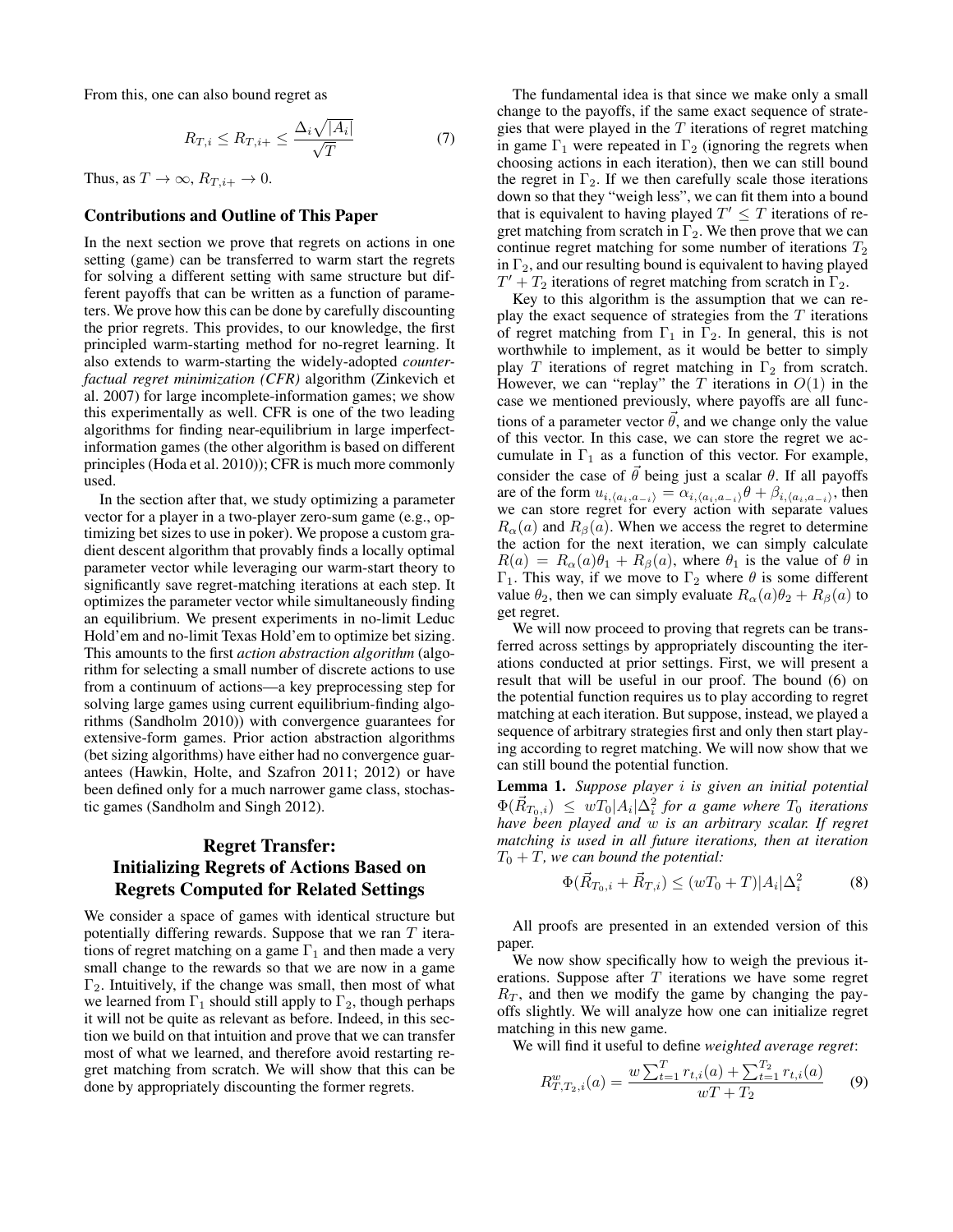Theorem 1. *Say we have played* T *iterations of regret matching in a game. Assume all players play the same sequence of strategies over* T *iterations in some other game, where the structure of the game is identical but the payoffs* may differ. We denote regret in this new game by R'. Con*sider any weight* w<sup>i</sup> *for agent* i *such that*

$$
0 \le w_i \le \frac{\Delta_i^2 |A_i| T}{\Phi(\vec{R}_{T,i}')} \tag{10}
$$

*If we scale the payoffs of the first*  $T$  *iterations by*  $w_i$  *and then play according to regret matching for*  $T_2$  *iterations, then weighted average regret in the new game is*

$$
R_{T,T_2,i}^{\prime w} \le \frac{\Delta_i \sqrt{|A_i|}}{\sqrt{(w_i T + T_2)}}
$$
\n(11)

This is the same bound achieved from the player playing  $w_iT + T_2$  iterations of regret-matching from scratch.

Later in this paper we will find it useful to define  $w_i$ in terms of the maximum change in regret. We therefore present the following proposition.

Proposition 1. *Let*

$$
\delta_i = \max \left\{ \max_a [R'_{T,i}(a) - R_{T,i}(a)], 0 \right\} \tag{12}
$$

*If we choose*

$$
0 \le w_i \le \frac{1}{1 + \frac{2\delta_i\sqrt{|A_i|}\sqrt{T}}{\Delta_i} + \frac{\delta_i^2 T}{\Delta_i^2}} \tag{13}
$$

*then Theorem 1 still holds.*

## Warm Start Toward Nash Equilibrium in Zero-Sum Games

In general-sum games, regret matching converges to a coarse correlated equilibrium (Gordon, Greenwald, and Marks 2008). For the case of two-player zero-sum games, we now strengthen Theorem 1 to show that we get a warm start toward an approximate Nash equilibrium. A *Nash equilibrium* (Nash 1950) is a strategy profile  $\sigma$  such that  $\forall i, u_i(\sigma_i, \sigma_{-i}) = \max_{\sigma'_i \in \Sigma_i} u_i(\sigma'_i, \sigma_{-i}).$ An  $\epsilon$ -Nash equilibrium is a strategy profile  $\sigma$  such that  $\forall i, u_i(\sigma_i, \sigma_{-i}) + \epsilon \geq \max_{\sigma'_i \in \Sigma_i} u_i(\sigma'_i, \sigma_{-i}).$ 

It is well known that if both players' regrets in a twoplayer zero-sum game are bounded by  $\epsilon$ , then the average of their strategies across all iterations form a  $2\epsilon$ -Nash equilibrium (see, e.g., (Waugh 2009, p. 11)). We now prove we can obtain a similar result after regret transfer.

We first define a *weighted average strategy* as the average of a series of strategies where the first  $T$  iterations are weighted by  $w$  and the latter  $T_2$  iterations by 1. Formally, we define  $\sigma_{T,T_2,i}^w$  such that

$$
p_{\sigma_{T,T_2,i}^w}(a) = \frac{w \sum_{t=1}^T p_{\sigma_{t,i}}(a) + \sum_{t=1}^{T_2} p_{\sigma_{t,i}}(a)}{wT + T_2}
$$
(14)

Corollary 1. *Say both players have played* T *iterations of regret matching in a two-player game* Γ*. Let us transfer regret for both players to a new two-player zero-sum game with identical structure* Γ <sup>0</sup> *according to Theorem 1, and let*  $w = \min_i \{w_i\}$ . If both players play an additional  $T_2$  itera*tions of regret matching, then their weighted average strategies constitute a* 2*-Nash equilibrium where*

$$
\epsilon = \max_{i} \left\{ \frac{\Delta_i \sqrt{|A_i|}}{\sqrt{(wT + T_2)}} \right\}
$$

From (10), we see that the algorithm allows a range of valid values for the weight  $w_i$ . At first glance it may seem always better to use the largest valid  $w_i$  so as to get the most aggressive warm start via discounting the prior iterations by as little as possible. However, this is usually not the case in practice. Because regret matching in practice converges significantly faster than  $\frac{\Delta_i \sqrt{|\mathcal{A}_i|}}{\sqrt{T}}$ , it may be possible to get a faster practical convergence by choosing a smaller  $w_i$ , even if this results in a theoretically worse convergence rate. One option—consistent with our theory—is to use  $w_i = \frac{\Phi(\vec{R}_{T,i})}{\Phi(\vec{B}_{T,i})}$  $\frac{\Phi(R_{T,i})}{\Phi(\vec{R}_{T,i}^{\prime})};$ this performed well in our preliminary experiments, but has the slight downside of requiring repeated calculations of the potentials. Another option is to calculate  $w_i$  by replacing  $\Delta_i$ with average payoff in (13). This performed well in practice and maintains the theoretical guarantees because  $w_i$  is guaranteed to be within the correct range. An additional benefit is that this way we express  $w_i$  as a function of the largest change in regret, which is typically easy to bound—an aspect we will leverage in the next section. Therefore, in the experiments in the rest of this paper we calculate  $w_i$  according to (13) with estimated average payoff instead of  $\Delta_i$ .<sup>1</sup>

#### Generalization to Extensive-Form Games

We now present a corollary that the same algorithm can be applied to extensive-form games when solved using the *Counterfactual Regret Minimization (CFR)* algorithm described in (Zinkevich et al. 2007). CFR has emerged as the most widely used algorithm for solving large imperfect information games, for example poker (Sandholm 2010). Before presenting our result, we review extensive-form games and the CFR algorithm.

Definition of an Extensive-Form Game An extensive form game is defined as having the following features. This presentation follows from Osborne and Rubinstein (1994).

- A finite set  $N$  of players.
- $\bullet$  A finite set  $H$  of sequences, the possible histories of actions, such that the empty sequence is in  $H$  and every prefix of a sequence in H is also in H.  $Z \subseteq H$  are the terminal histories (those which are not a prefix of any other sequences).  $A(h) = a : (h, a) \in H$  are the actions available after a nonterminal history  $h \in H$ .

<sup>1</sup>As a computational detail, we scale future iterations by  $\frac{1}{w}$ rather than scaling previous iterations by  $w$ . Both yield identical results, but the former seems easier to implement.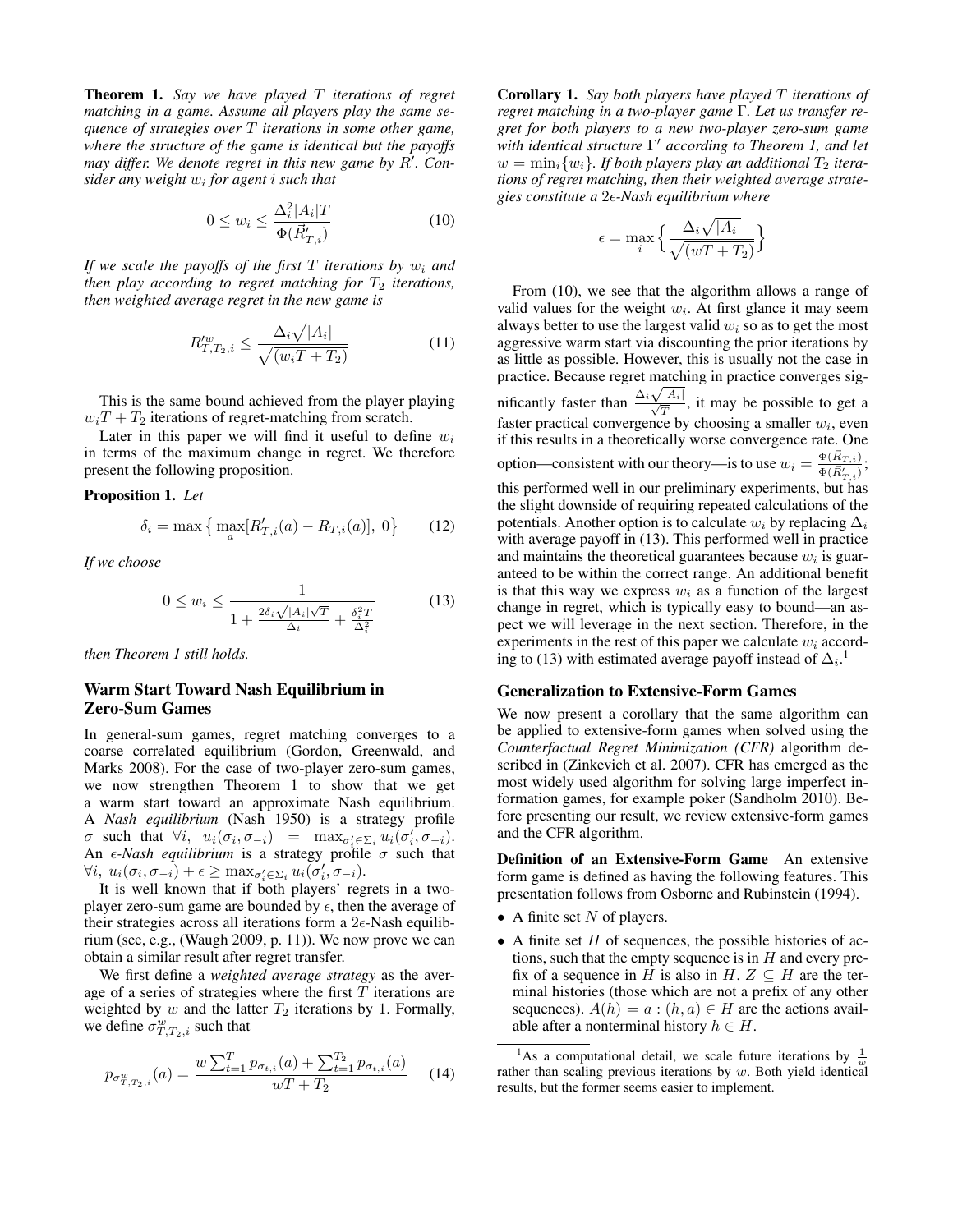- A function  $P$  that assigns to each nonterminal history (each member of  $H \setminus Z$ ) a member of  $N \cup c$ . P is the player function.  $P(h)$  is the player who takes an action after the history h. If  $P(h) = c$  then chance determines the action taken after history  $h$ .
- A function  $f_c$  that associates with every history h for which  $P(h) = c$  a probability measure  $f_c(\cdot|h)$  on  $A(h)$  $(f_c(a|h)$  is the probability that a occurs given h), where each such probability measure is independent of every other such measure.
- For each player  $i \in N$  a partition  $\mathcal{I}_i$  of  ${h \in H : P(h) = i}$  with the property that  $A(h) = A(h')$  whenever h and h' are in the same member of the partition. For  $I_i \in \mathcal{I}_i$  we denote by  $A(I_i)$ the set  $A(h)$  and by  $P(I_i)$  the player  $P(h)$  for any  $h \in I_i$ . We define  $|A_i| = \max_{I_i} |A(I_i)|$  and  $|A| = \max_i |A_i|$ .  $\mathcal{I}_i$ is the information partition of player *i*; a set  $I_i \in \mathcal{I}_i$  is an information set of player *i*. We denote by  $|\mathcal{I}_i|$  the number of information sets belonging to player  $i$  in the game and  $|\mathcal{I}| = \max_i |\mathcal{I}_i|.$
- For each player  $i \in N$  a payoff function  $u_i$  from Z to the reals. If  $N = 1, 2$  and  $u_1 = -u_2$ , it is a zero-sum extensive game. Define  $\Delta_i = \max_z u_i(z) - \min_z u_i(z)$ to be the range of payoffs to player  $i$ .

Counterfactual Regret Minimization In the CFR algorithm (Zinkevich et al. 2007),  $u_i(\sigma, h)$  is defined as the expected utility to player  $i$  given that history  $h$  has occurred, and that all players then play according to σ. Next, *counterfactual utility* is defined as the expected utility given that information set  $I$  is reached, and all players play according to  $\sigma$  except that player i plays to reach I. Formally, if  $\pi^{\sigma}(h)$ is the probability of reaching history h according to  $\sigma$ , and  $\pi^{\sigma}(h, h')$  is the probability of going from history h to history  $h'$ , then

$$
u_i(\sigma, I) = \frac{\sum_{h \in I, h' \in Z} \pi_{-i}^{\sigma}(h) \pi^{\sigma}(h, h') u_i(h')}{\pi_{-i}^{\sigma}(I)}
$$

Further, for all  $a \in A(I)$ ,  $\sigma|_{I \to a}$  is defined to be a strategy profile identical to  $\sigma$  except that player i always chooses action a when in information set I. *Immediate counterfactual regret* for an action is defined as

$$
R_{i,imm}^T(I, a) = \frac{1}{T} \sum_{t=1}^T \pi_{-i}^{\sigma^t}(I) (u_i(\sigma^t|_{I \to a}, I) - u_i(\sigma^t, I))
$$

and for an information set as

$$
R_{i,imm}^T(I) = \max_{a \in A(I)} R_{i,imm}^T(I, a)
$$

In CFR, on iteration  $T + 1$  a player at an information set selects among actions  $a \in A(I)$  by

$$
p_{T+1}(a) = \begin{cases} \frac{R_i^{T,+}(I,a)}{\sum_{a \in A(I)} R_i^{T,+}(I,a)}, & \text{if } \sum_{a \in A(I)} R_i^{T,+}(I,a) > 0\\ \frac{1}{|A(I)|}, & \text{otherwise} \end{cases}
$$

A key result is that the regret of an extensive-form game can be bounded by the game's immediate regret. Specifically:

$$
R_i^T \le \sum_{I \in \mathcal{I}_i} R_{i,imm}^{T,+}(I)
$$

Moreover, one can bound immediate regret by

$$
R_{i,imm}^T(I) \le \frac{\Delta_i \sqrt{|A_i|}}{\sqrt{T}}
$$

which gives

$$
R_i^T \le \frac{\Delta_i |\mathcal{I}_i| \sqrt{|A_i|}}{\sqrt{T}}
$$

In CFR, the entire game tree is traversed each iteration, and each information set is updated accordingly. There are also many variants of CFR that take advantage of sampling to improve efficiency (see, e.g., (Lanctot et al. 2009)). In our experiments, we use *chance-sampled CFR*, where actions in chance nodes are sampled rather than being fully traversed. This variant has also been proven to converge.

Warm Starting for CFR We are now ready to present our result for extensive-form games.

Corollary 2. *Let* Γ *be an extensive-form game. Suppose player* i *has played* T *CFR iterations in* Γ*. Assume that all players play the exact same sequence of strategies in some other game* Γ <sup>0</sup> *with identical structure but potentially different payoffs. We define for each information set*  $I_i \in \mathcal{I}_i$ 

$$
\delta_{I_i} = \max \left\{ \max_{a} [R_{T,imm}(I_i, a) - R'_{T,imm}(I_i, a)], 0 \right\}
$$

*We also define*  $w_{I_i}$  *using*  $\delta_{I_i}$  *according to Theorem 1. Let*  $w_i = min_{I_i} \{w_{I_i}\}\$ . If we scale the payoffs of the T *iterations by*  $w_i$  and then play according to CFR for  $T_2$  iterations, then *weighted average regret for player* i *is bounded by*

$$
R_{T,T_2,i}^w \le \frac{\Delta_i |\mathcal{I}_i| \sqrt{|A_i|}}{\sqrt{w_i T + T_2}}\tag{15}
$$

*If* Γ 0 *is a two-player zero-sum game, then the weighted average strategies form an -Nash equilibrium, with*  $\epsilon = 2 \max_i R_{T,T_2,i}^w$ .

Recall that in regret transfer we can replay the iterations in the new game in  $O(1)$  by storing regrets as a function of  $\vec{\theta}$ . For example, in the case where  $\vec{\theta}$  is one-dimensional, we would need to store two values for regret instead of one, and therefore require twice as much memory. However, in extensive-form games, not every information set may be affected by such a change in  $\vec{\theta}$ . If an information set's possible payoffs are all constant (independent of  $\vec{\theta}$ ), even though there is a variable payoff somewhere else in the game, then there is no need to use extra memory to store the coefficients on  $\theta$  at that information set. The exact amount of memory used thus depends on the structure of the game.

#### Regret Transfer Experiments

We now show experimental results on regret transfer. We use Leduc hold'em poker (Southey et al. 2005) as the test problem here. It has become a common testbed because the game tree is rather large, but small enough that exploitability of a strategy can be computed, and thereby solution quality can be measured.

These experiments will show average exploitability as a function of the number of iterations run. In a two-player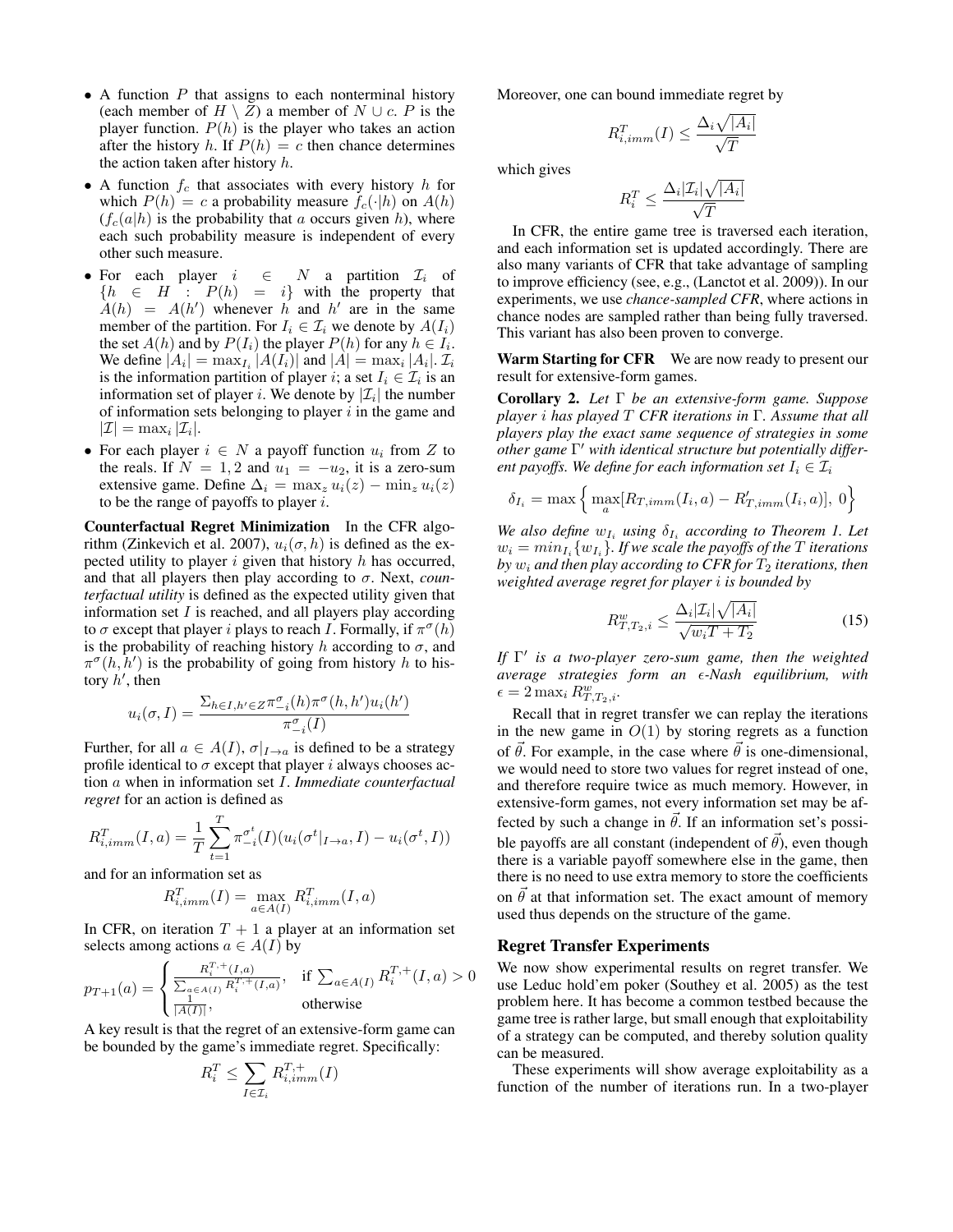zero-sum game, if  $v_i^*$  is the value of a Nash equilibrium solution for player i, then *exploitability* of player i is

$$
e_i(\sigma_i) = v_i^* - \min_{\sigma'_{-i} \in \Sigma_{-i}} u_i(\sigma_i, \sigma'_{-i})
$$
 (16)

Since  $u_1 = -u_2$  in a two-player zero-sum game, we can define *average exploitability* of a strategy profile  $\sigma$  as

$$
\frac{e_i(\sigma_i) + e_{-i}(\sigma_{-i})}{2}
$$
\n
$$
= \frac{v_1^* - \min_{\sigma_2' \in \Sigma_2} u_1(\sigma_1, \sigma_2') + v_2^* - \min_{\sigma_1' \in \Sigma_1} u_2(\sigma_2, \sigma_1')}{2}
$$
\n
$$
= \frac{\max_{\sigma_1' \in \Sigma_1} u_1(\sigma_1', \sigma_2) - \min_{\sigma_2' \in \Sigma_2} u_1(\sigma_1, \sigma_2')}{2}
$$
\n(17)

In the experiments in this section, we consider warm starting after the allowed bet sizes in our game model have changed. We first estimated a solution to Leduc with 1 million CFR iterations. We then considered a modified form of Leduc where the bet sizes for the first and second round were slightly different. Specifically, we changed the first-round bet from 2 to 2.1 and the second-round bet from 4 to 4.1. In other words,  $\vec{\theta}$  changed from  $\langle 2, 4 \rangle$  to  $\langle 2.1, 4.1 \rangle$ . We tested three approaches to solving this new game. In the first, we simply solved the game from scratch using CFR. In the second, we transferred the regret and average strategy from the original Leduc game, but did not de-weight them. Finally, in the third, we transferred regret and average strategy by de-weighting by  $w = 0.125$ , a value chosen by the method described in the previous section. Figure 1 shows the results.



Figure 1: Regret transfer after increasing the bet size in both rounds of Leduc Hold'em by 0.1. The average over 20 runs is shown with 95% confidence intervals. The warm start provides a benefit that is equivalent to about 125,000 iterations. In the long run, that benefit becomes visually almost imperceptible on the log scale. Unlike transferring regret without scaling, our method does not cause long-term harm.

It is clear that while transferring without scaling provides a short-term improvement, in the long-run it is actually detrimental (worse than starting from scratch). In contrast, when the transferred regret is properly weighed using our method, we see an equal improvement in the short-term without longterm detriment. Since the transfer only gives us a head-start of a fixed number of iterations, in the long run this gain, of course, becomes negligible (on a logarithmic plot). Nevertheless, if the change is small then this fixed number of iterations can be a substantial portion of the run.

## Parameter Optimization

We now incorporate the result from the previous section into a custom gradient descent algorithm for two-player zerosum games. Our objective is to find the value of a parameter vector  $\vec{\theta}$  that results in a locally maximal value for a Nash equilibrium for a family of games with payoffs that are Lipschitz functions of  $\vec{\theta}$ . For example, we could be optimizing the bet sizes for a player in no-limit poker. Without loss of generality, in this section we present everything as if we are maximizing the parameter vector for Player 1.

To do this, we will simultaneously solve the parameterized game using regret matching (CFR in the case of extensive-form games), storing regret in terms of  $\vec{\theta}$ , while running our gradient descent algorithm. Specifically, at each step s we will run some number of iterations,  $t_s$ , of regret matching. Then, for each  $\theta_d \in \overline{\theta}$  we will calculate an estimated derivative  $\hat{g}_{d,s}$ , as we will detail later. We will then update  $\theta_d$  as

$$
\theta_{d,s+1} = \theta_{d,s} + \hat{g}_{d,s} \frac{\alpha}{\ell_s} \tag{18}
$$

where  $\ell_s$  is a learning rate (analyzed later) and  $\alpha$  is any positive constant. We then multiply the weights of all prior steps  $s' \leq s$  by  $w_s$ , where  $w_s$  is determined according to (10). So, the previous step ends up being discounted by  $w_s$ , the one before that by  $w_s \cdot w_{s-1}$  (because it was multiplied by that previous  $w<sub>s</sub>$  before), etc.

The number of regret matching iterations we conduct at step s is

$$
t_s = \lceil Ks - w_s K(s - 1) \rceil \tag{19}
$$

for some constant  $K<sup>3</sup>$ . Thus, at the end of step s we will have run an equivalent of  $Ks$  regret matching iterations, and by Theorem 1 we have weighted average regret  $R_{K(s-1),t_s,i}^{w_s} \leq \frac{\Delta_i \sqrt{|A_i|}}{\sqrt{Ks}}.$ 

We compute the estimated derivative  $\hat{g}_{d,s}$  (for each dimension d of  $\vec{\theta}$  separately) as follows. Define  $\vec{\xi_d}$  to be the unit vector in the vector space of  $\vec{\theta}$  along dimension  $\theta_d \in \vec{\theta}$ . In concept, we will estimate the value of the game at two points  $\vec{\theta}_s \pm s^{-\frac{1}{4}} \vec{\xi}_d$ . We do this by running the equivalent of Ks iterations of regret matching at each of the two points. Then we use the slope between them as the estimated derivative. We later prove that this converges to the true derivative.

There is a problem, however, because  $\vec{\theta}$  changes at each step and running  $Ks$  iterations from scratch becomes increasing expensive as s grows. To address this, we could transfer regret from a maintained strategy at  $\vec{\theta}_s$  using Theorem 1, but even this would be too expensive because  $s^{-\frac{1}{4}}$ 

 $2$ The function used to maximize the parameter vector can be independent of the zero-sum game. It can be maximized for either player, or parts of it could be maximized for one player or the other. It could even be maximized to the preferences of some third party.

<sup>&</sup>lt;sup>3</sup>Theoretically, any positive constant  $K$  works, but in practice  $K$  could be chosen to ensure the overhead of stepping (conducting the re-weighting, calculating the gradient, etc.) is small compared to the cost of conducting the regret matching iterations.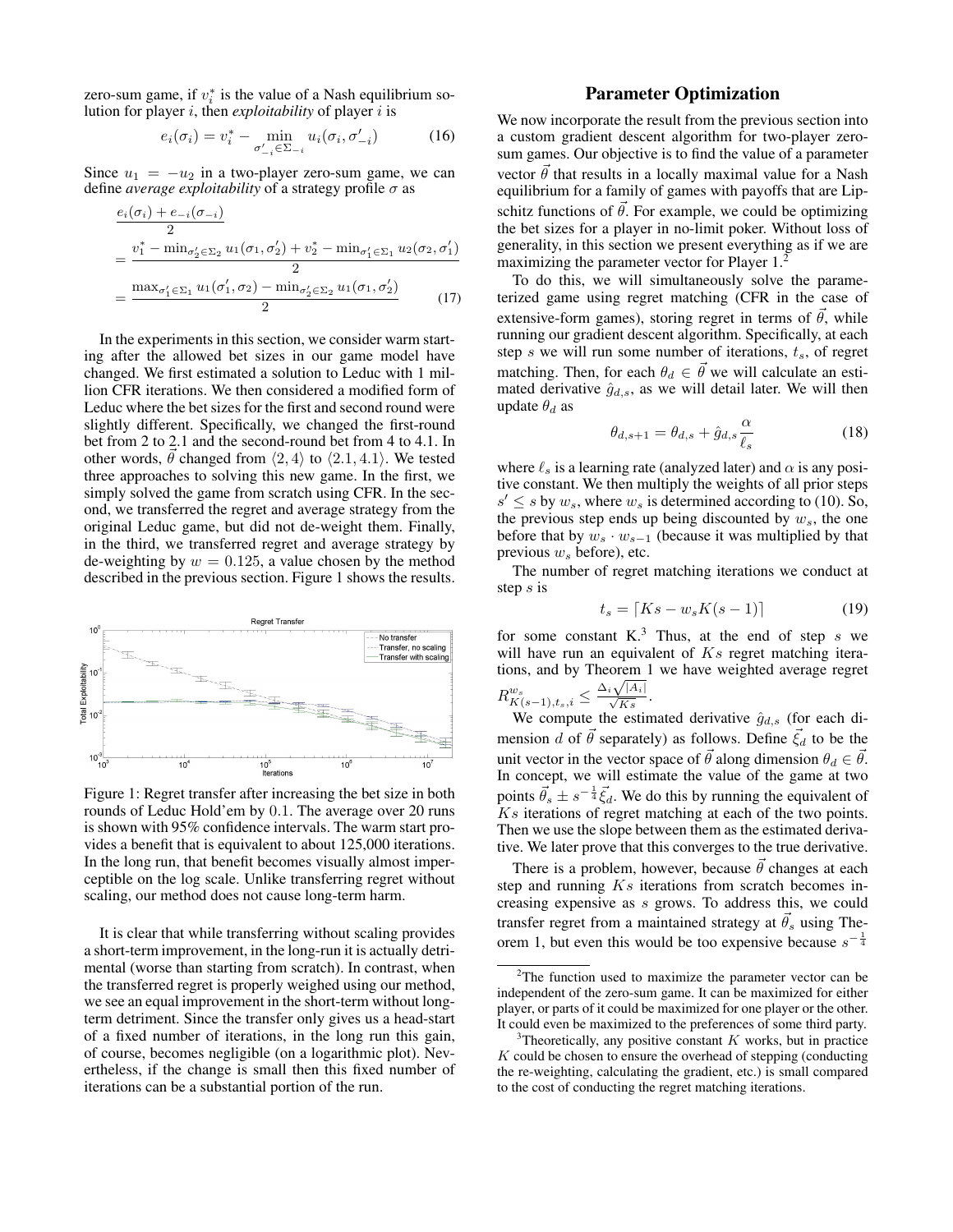shrinks very slowly. As a better solution to address the problem, we do the following. For each dimension  $d$  we maintain a strategy profile  $\sigma_{d-}$  for the game at  $\vec{\theta}_s - s^{-\frac{1}{4}} \vec{\xi}_d$  and a strategy profile  $\sigma_{d+}$  for the game at  $\vec{\theta}_s + s^{-\frac{1}{4}} \vec{\xi}_d$ , and we estimate the derivative using those points, as well as transfer regret from them. At each step  $s$ , we run  $t_s$  iterations of regret matching at each of these 2N points. As  $\vec{\theta}_s$  moves, these points move with it, so they are always at  $\pm s^{-\frac{1}{4}}\vec{\xi}_d$  from it along each dimension d, respectively.

The pseudocode of the full algorithm is shown as Algorithm 1. The following theorem proves that Algorithm 1 is

|           |  | Algorithm 1 Parameter optimization in two-player zero- |  |  |
|-----------|--|--------------------------------------------------------|--|--|
| sum games |  |                                                        |  |  |

Choose  $K, \ell_s$  $\text{Choose}\ U\leq \Delta_i$  // In the experiments we used average payoff of the player. Initialize  $s \leftarrow 1, t \leftarrow 0$ Initialize N-dimensional parameter vector  $\vec{\theta}$ Initialize  $\Theta \leftarrow \{ \vec{\theta}_{d-} = \vec{\theta} - \vec{\xi}_d, \vec{\theta}_{d+} = \vec{\theta} + \vec{\xi}_d : d \in \{1...N\} \}$ Initialize avg regret tables:  $\forall p \in \Theta \; \forall I \; \forall a, r_p(I,a) \leftarrow 0$ Initialize avg strategy tables:  $\forall p \in \Theta \ \forall I \ \forall a, \sigma_p(I, a) \leftarrow 0$ loop while  $t < sK$  do for all  $p \in \Theta$  do  $r_p, \sigma_p \leftarrow$  *One-Iteration-of-Regret-Matching* $(r_p)$  $t \leftarrow t + 1$ for all  $d$  in  $1$  to  $N$  do  $\#$  Loop over the parameters  $\hat{g}_d \leftarrow \frac{v_i(\sigma_{\vec{\theta}_{d+}}) - v_i(\sigma_{\vec{\theta}_{d-}})}{2-\frac{1}{2}}$  $\frac{1}{2s-1}$  // Estimate derivative wrt.  $\theta_d$  $\theta'_d \leftarrow \theta_d + \hat{g}_d \frac{\alpha}{\ell(s)}$  // Revise value of parameter  $\theta_d$ for all  $d$  in  $1$  to  $N$  do  $\theta$  Narrow the interval around each  $\theta_d$  $\vec{\theta}_{d-} \leftarrow \vec{\theta'} - \vec{\xi_d}(s+1)^{-\frac{1}{4}}$  $\vec{\theta}_{d+} \leftarrow \vec{\theta'} + \vec{\xi_d}(s+1)^{-\frac{1}{4}}$  $\delta \leftarrow \max\left\{\max_{p\in\Theta, I\in\mathcal{I},a\in A}\left\{r'_p(I,a)-r_p(I,a)\right\},0\right\}$  $w \leftarrow \frac{1}{1 + \frac{2\delta\sqrt{|A|t}}{U} + \frac{\delta^2 t}{U^2}}$ // Calculate weight based on Theorem 1 for all  $p \in \Theta, I \in \mathcal{I}, a \in A$  do  $r_p(I,a) \leftarrow wr_p(I,a)$  // De-weight old regret  $\sigma_p(I,a) \leftarrow w \sigma_p(I,a)$  // De-weight old average strategy  $\vec{\theta} \leftarrow \vec{\theta}', \quad t \leftarrow wt, \quad s \leftarrow s + 1$ 

correct and shows its speed advantage.

**Theorem 2.** Let  $\Gamma_{\vec{\theta}}$  be a family of two-player zero-sum *games with identical structure. Assume each payoff is, across games, an identical function of some* N*-dimensional parameter vector*  $\vec{\theta}$  *that is bounded so that*  $\forall d, \theta_d \in [a_d, b_d]$ *. Assume also that* ∀d*, these functions are Lipschitz continuous in*  $\theta_d$ *. Let the learning rate*  $\ell_s$  *be such that*  $\ell_s = \Omega(\sqrt{s})$ and  $\frac{1}{\ell_s}$  diverges as  $s \to \infty$ . Define  $v_i^*(\vec{\theta})$  to be the Nash *equilibrium value of*  $\Gamma_{\vec{\theta}}$ *. As*  $s \to \infty$ *, Algorithm 1 converges* to a locally optimal  $\vec{\theta}$  with respect to  $v_i^*(\vec{\theta})$ , and to a Nash *equilibrium strategy profile at that*  $\vec{\theta}$ *.* 

*Let*

$$
\hat{g}_{d,s} = \frac{v_i(\sigma_{d+}) - v_i(\sigma_{d-})}{2s^{-\frac{1}{4}}}
$$
\n(20)

and let  $\hat{g}_s = \max_d \hat{g}_{d,s}$ . At each step s, Algorithm 1 conducts  $O(s^{\frac{3}{2}}\hat{g}_s \frac{1}{\ell_s})$  iterations of regret matching.

This represents a substantial improvement over naïve gradient descent. If we were to do gradient descent without regret transfer, we would require  $\Theta(s)$  iterations at each step, and thus take  $\Theta(s^2)$  time. With regret transfer, however, if we use a learning rate  $\ell_s = s$ , and even if the gradient did not converge at any significant rate (although in reality it does), we only do  $O(\sqrt{s})$  iterations at each step, thus taking  $O(s\sqrt{s})$  time overall.

### Parameter Optimization Experiments

Leduc Hold'em As we mentioned in the regret transfer experiments, one can view Leduc as having two parameters: the first-round bet size  $\theta_1$  and the second-round bet size  $\theta_2$ .

In the first experiment here, we held  $\theta_1$  fixed at 2.0 (the standard in Leduc), and ran Algorithm 1 to optimize  $\theta_2$ . We used a learning rate  $l_s = s^{\frac{3}{4}}, \alpha = 50$ , and  $K = 100$ . We conducted three runs of the algorithm, starting from three different initial values for  $\theta_2$ , respectively. Each run converged to  $\theta_2 = 9.75 \pm 0.01$  within  $10^8$  iterations (Figure 2).

As a sanity check, we ran CFR on 41 models of the game where we fixed  $\theta_2 \in \{3.0, 3.25, ..., 12.75, 13.0\}$ . Indeed,  $\theta_2 = 9.75$  maximized Player 1's payoff.



Figure 2: Parameter optimization where  $\theta$  is the secondround bet size in Leduc Hold'em.

In the next experiment, we ran Algorithm 1 to simultaneously optimize  $\theta_1$  and  $\theta_2$ . The same learning rate,  $\alpha$ , and  $K$  were used as in the previous experiment. Three initial points were chosen:  $(\theta_1, \theta_2) = (2.0, 4.0), (4.0, 2.0),$  and  $(4.0, 8.0)$ . Within  $5 \cdot 10^8$  iterations, all runs converged to  $\theta_1 = 1.69 \pm 0.01$  and  $\theta_2 = 8.56 \pm 0.01$ . The results of these experiments are shown in Figure 3, with  $\theta_1$  on the bottom and  $\theta_2$  on the top. The value of the game at the converged  $(\theta_1, \theta_2) = (1.69, 8.56)$  was  $0.1645 \pm 0.002$ . This was an improvement over the 1-dimensional optimization in the previous experiment, which fixed  $\theta_1 = 2.0$  and converged to  $\theta_2 = 9.75$ . The value of the game there was  $0.1611 \pm 0.002$ .

No Limit Texas Hold'em We also provide results demonstrating that our algorithm even scales to two-player no-limit Texas Hold'em poker. The rules of the game can be found, for example, in Ganzfried and Sandholm (2013).

The following experiments were done with the betting abstraction used by Tartanian5 in the 2012 Annual Computer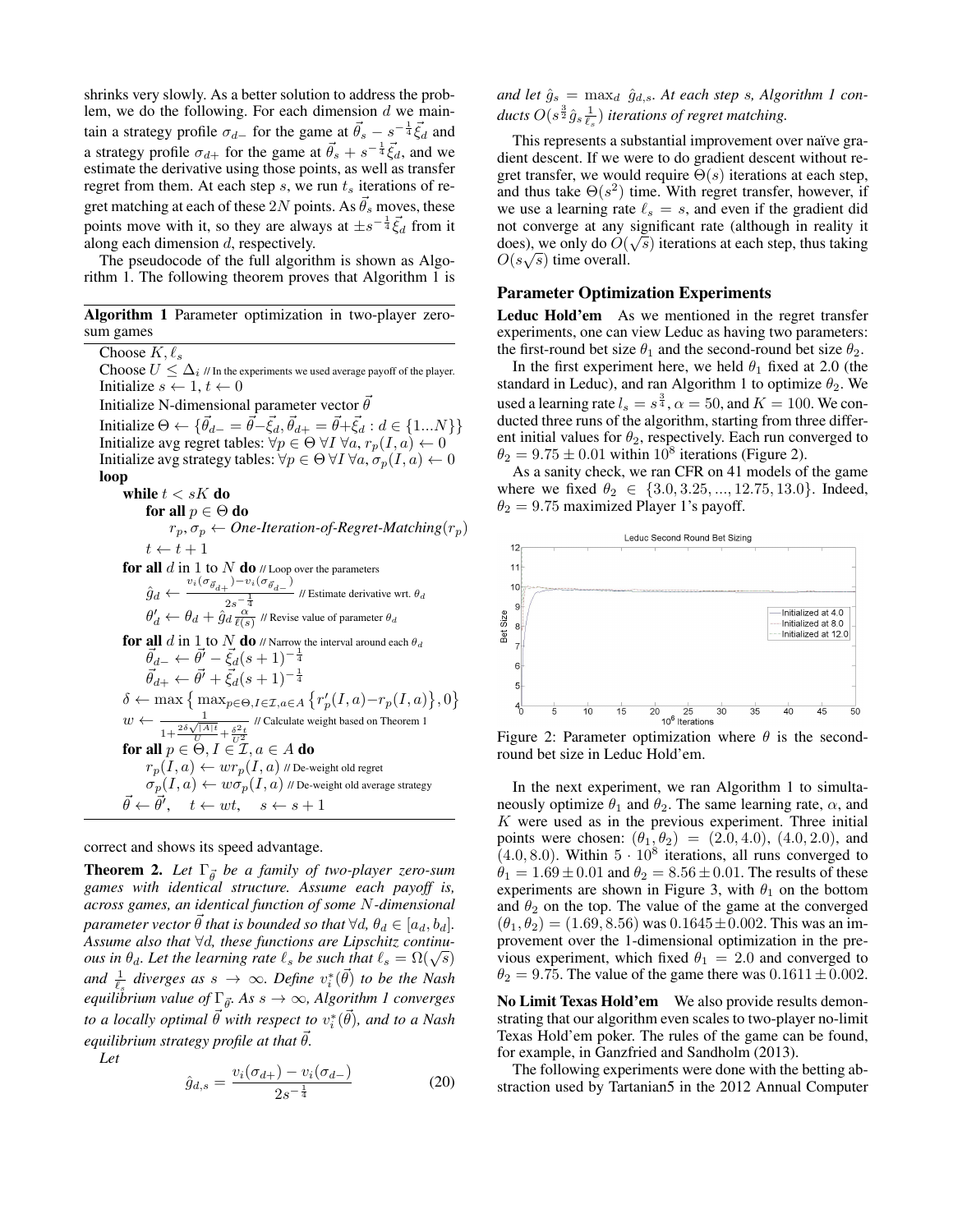

Figure 3: Parameter optimization where  $\theta_1$  is the first-round bet size in Leduc, and  $\theta_2$  is the second-round bet size.

Poker Competition. For the card abstraction, we used the leading algorithm (Johanson et al. 2013) for generating an imperfect-recall abstraction. We used no abstraction on the first round of the game (aka "preflop"), i.e., 169 buckets, and 200 buckets for each of the remaining three rounds. This resulted in an abstracted game with roughly 1.4 million information sets.

The 2012 betting abstraction allows the first player to act to either fold, call, raise, or go all-in. The raise amount is set to 1x the pot. This choice of bet size was based on human intuition, and may not be optimal. In these experiments we ran Algorithm 1 to find the raise amount that would be optimal for the first action of the game (in this abstraction).<sup>4</sup>

No-limit Texas Hold'em with an imperfect-recall card abstraction posed a challenge in that evaluating  $v(\sigma)$  is difficult in large imperfect-recall games. To get around this, we estimated  $v(\sigma)$  while running CFR at each step using the same public card samples. This resulted in some noise in the steps.<sup>5</sup> Nevertheless, after  $10^9$  iterations of chance-sampled CFR, all 4 runs converged to  $0.77 \pm 0.01$  (Figure 4).

As a sanity check, we ran CFR on models of the game with a fixed bet size in  $\{0.5, 0.6, ..., 1.0\}$ . Indeed, 0.8 resulted in the highest expected payoff for Player 1, followed by 0.7.



Figure 4: Parameter optimization where  $\theta$  is the first action bet size in no-limit Texas Hold'em. Runs with four different initializations are shown. The learning rate was  $s^{\frac{3}{4}}$ . For initializations at 0.5 and 1,  $\alpha = 0.3$ . For initializations at 1.5 and 2.0,  $\alpha = 1.0$ .

#### Conclusions

Regret matching is a widely-used algorithm for learning how to act. We began by proving that regrets on actions in one setting (game) can be transferred to warm start the regrets for solving a different setting with same structure but different payoffs that can be written as a function of parameters. We proved this can be done by carefully discounting the prior regrets. This provides, to our knowledge, the first principled warm-starting method for no-regret learning. It also extends to warm-starting the widely-adopted counterfactual regret minimization (CFR) algorithm for large extensiveform incomplete-information games. Experiments on Leduc Hold'em poker verified the benefits of the technique. It provided a significant head start over running CFR from scratch. Furthermore, if one were to warm start without our careful discounting of prior iterations, one would get a warm start that is no better in the short run than ours, and is worse in the long run than starting from scratch. Our technique has no such detriment.

We then studied optimizing a parameter vector for a player in a two-player zero-sum game (e.g., optimizing bet sizes to use in poker). We proposed a custom gradient descent algorithm that provably finds a locally optimal parameter vector while leveraging our warm-start theory to significantly save regret-matching iterations at each step. It optimizes the parameter vector while simultaneously finding an equilibrium. To conduct s steps, it takes  $O(s\sqrt{s})$  time (and significantly less than that in practice) while straightforward gradient descent takes  $\Theta(s^2)$  to conduct those same steps.

We ran experiments in no-limit Leduc Hold'em and nolimit Texas Hold'em to optimize bet sizing. This amounts to the first action abstraction algorithm (algorithm for selecting a small number of discrete actions to use from a continuum of actions—a key preprocessing step for solving large games using current equilibrium-finding algorithms) with convergence guarantees for extensive-form games. Very few action abstraction algorithms have been presented to date, and the prior ones either have no convergence guarantees (Hawkin, Holte, and Szafron 2011; 2012) or are for a much narrower game class, stochastic games (Sandholm and Singh 2012).

<sup>4</sup>As the initial bet size changed, it was necessary to adhere to the chipstack limitations in No-limit Texas Hold'em. We dealt with this by maintaining the structure of the game, but limiting all payoffs to the size of the chipstack. When the initial bet size increased, all actions remained valid. However, some actions essentially had no consequence, as the chipstack limit had already been reached. When the initial bet size decreased, the all-in actions would nevertheless result in all chips being bet, up to the pre-determined chipstack limit. In this way we were able to maintain the structure of the game across parameter settings. However, when transferring regret, we did not explicitly consider the constraints of chip stacks. That is, if regret from an iteration with a parameter of 1.0 was transferred to a parameter of 1.1, then we would implicitly assume that the new chipstack was 1.1x the original. This was only the case for iterations that were transferred, and not for iterations being played at the current bet size. Moreover, as the parameter converged, this became an increasingly insignificant issue.

<sup>&</sup>lt;sup>5</sup>Due to the challenge of evaluating  $v_i(\sigma)$  in large imperfectrecall games, K was set to a minimum of 5,000 and a maximum of 200,000. We stepped when we had statistical significance that the derivative was of the right sign; otherwise we stepped at 200,000.